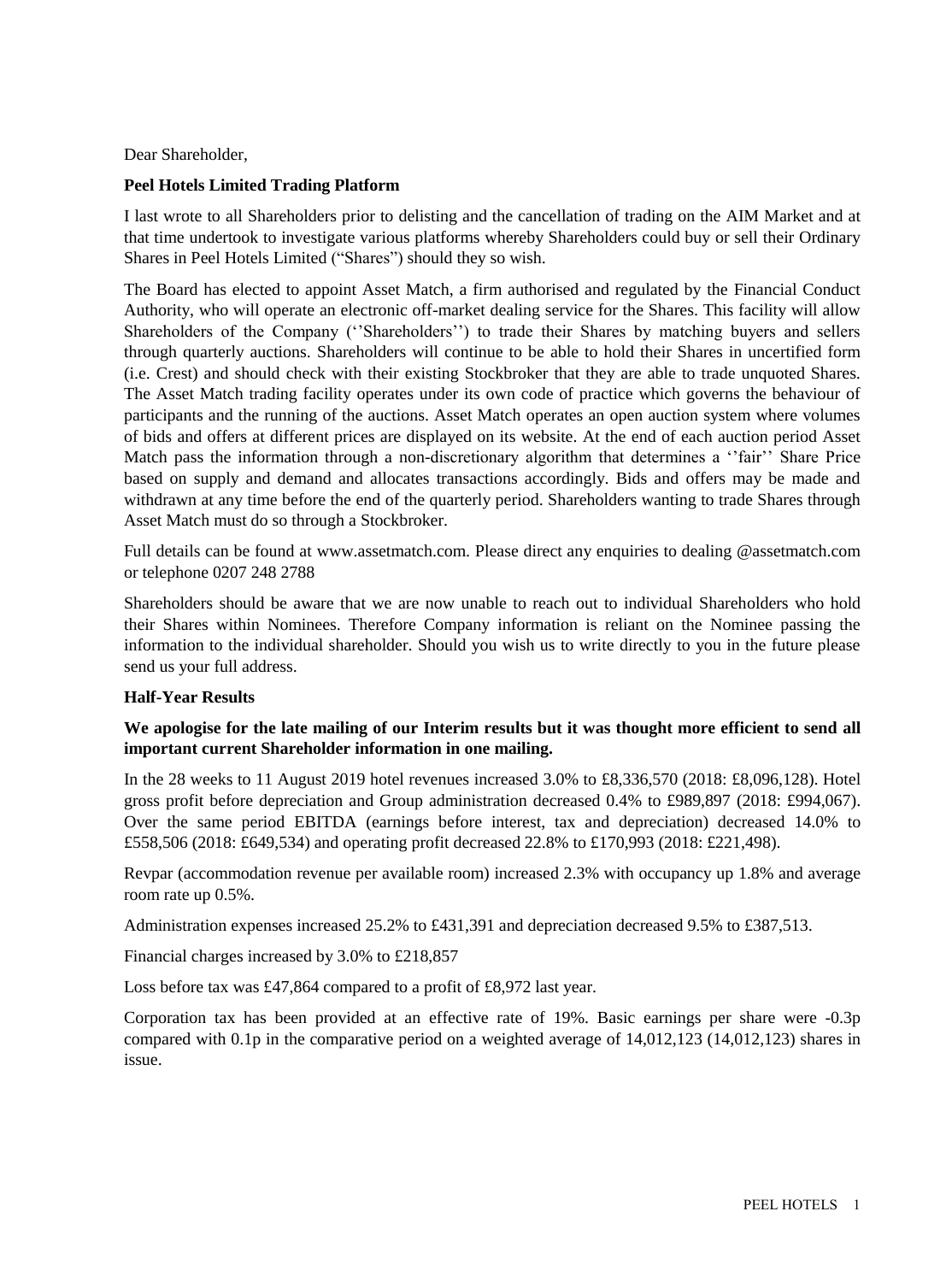### **Finance**

On 11 August 2019 net debt stood at £8,566,001 representing loans totalling £9,058,539 less £492,538 cash at bank. Gearing on Shareholders' funds was 36.9% with interest covered 0.8 times. Net debt decreased by £404,190 compared with the previous year end.

### **Capital expenditure**

We spent £265,633 in the period (2018: £151,885). We planned and have to spend a total of £500,000 in this financial year on our strategy of continually improving the standards offered in our portfolio of hotels and maintaining the fabric of our buildings. This sum is in addition to a significant sum expensed to the Income Statement on repairs and renewals.

### **Fire at the Caledonian Hotel in Newcastle**

Shareholders should be aware that we had a fire at the Caledonian Hotel in Newcastle on the 4 October 2019 which caused significant damage to the Property. Our Staff did a magnificent job in evacuating all the Guests in the building safely and relocating them speedily. We are fully insured not only for the damage but the business interruption.

### **Shareholders**

We are always delighted to welcome Shareholders to our Hotels where they can see for themselves the progress we have made, whilst enjoying a beneficial discount of 50% of our rack rate tariff, using a special reservations number 0207 266 1100 or e-mail [info@peelhotel.com](mailto:info@peelhotel.com) Shareholders can keep in touch with progress in the company and various promotional activities by visiting our website [www.peelhotels.co.uk](http://www.peelhotels.co.uk/)

#### **Financial Year Ending 26 January 2020**

The snap election slowed our Sales growth somewhat in October, November and the beginning of December resulting in a similar outcome to the previous year. Revpar increased 1.1% with occupancy up 0.64% and Average Room Rate up 0.47%. Shareholders will receive the annual report in due course together with a venue and date for the Annual General Meeting.

Robert Peel Chairman 10 February 2020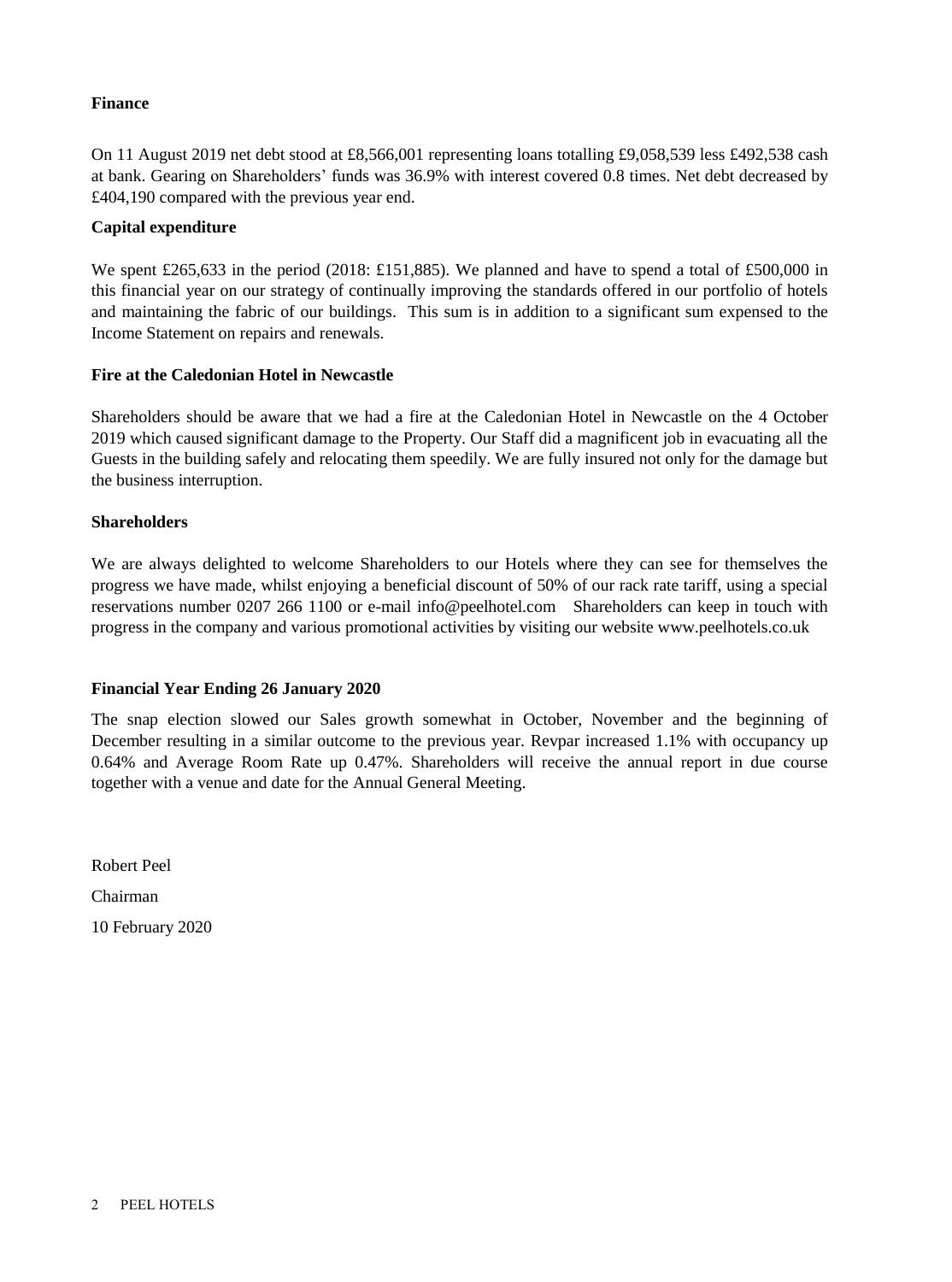# **CONTENTS**

# Page No.

| Group Statement of Comprehensive Income |   |
|-----------------------------------------|---|
| Group Statement of Changes in Equity    |   |
| Group Balance Sheet                     | 6 |
| <b>Group Cash Flow Statement</b>        |   |
| <b>Hotel Directory</b>                  |   |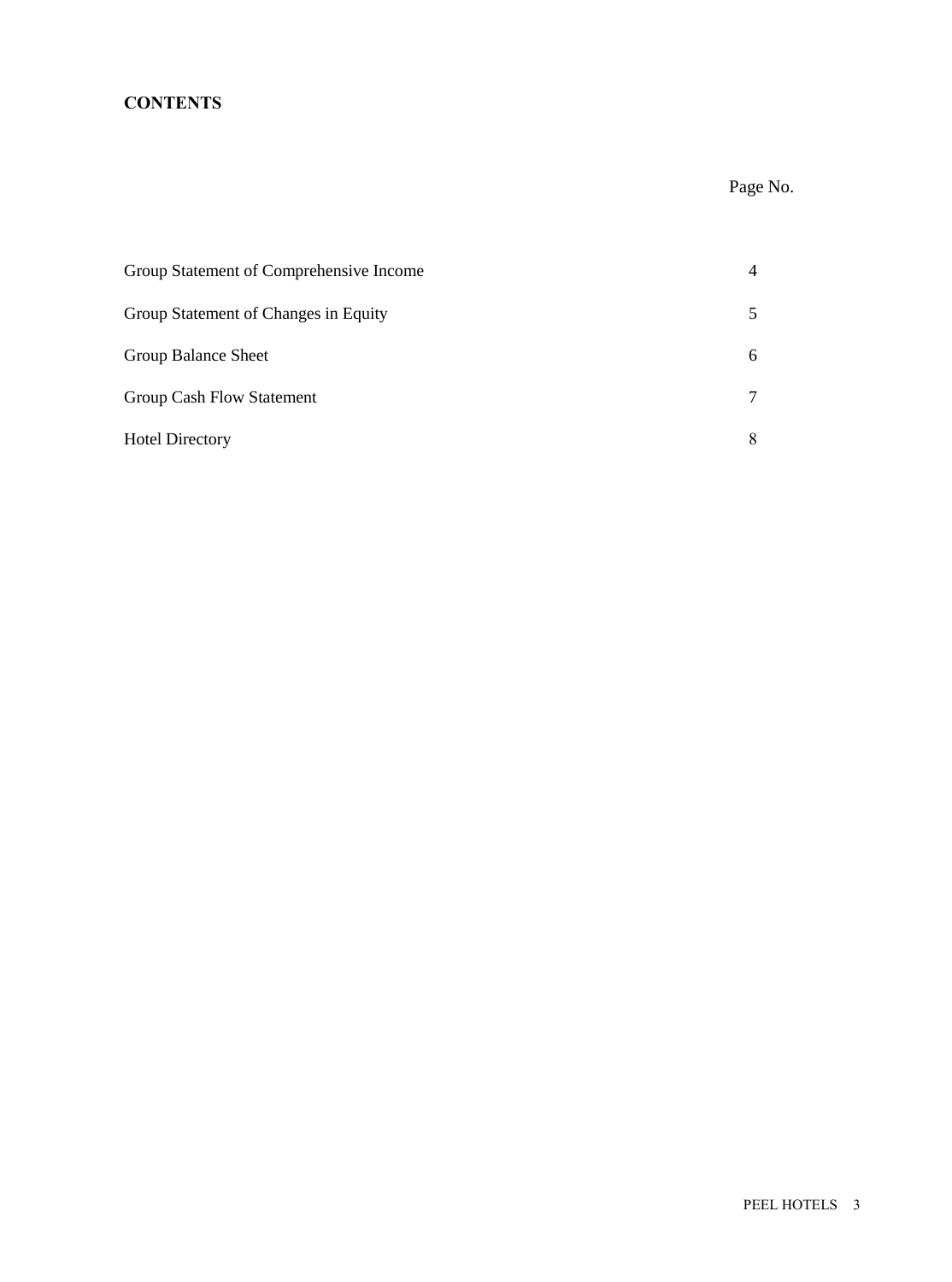# **GROUP STATEMENT OF COMPREHENSIVE INCOME**

## **for the 28 weeks ended 11 August 2019**

|                                                                      |            | <b>Unaudited</b> |            | Unaudited   |            | Audited      |
|----------------------------------------------------------------------|------------|------------------|------------|-------------|------------|--------------|
|                                                                      |            | 28 weeks         |            | 28 weeks    |            | Year         |
|                                                                      |            | ended            |            | ended       |            | ended        |
|                                                                      |            | 11/08/2019       |            | 12/08/2018  |            | 27/01/2019   |
| Note                                                                 |            |                  |            | £           |            |              |
| <b>Revenue</b>                                                       |            | 8,336,570        |            | 8,096,128   |            | 15,589,485   |
| Cost of sales                                                        |            | (7,346,673)      |            | (7,102,061) |            | (13,546,611) |
| <b>Gross profit</b>                                                  |            | 989,897          |            | 994,067     |            | 2,042,874    |
| Administration expenses                                              | (431,391)  |                  | (344, 533) |             | (659,999)  |              |
| Exceptional expense                                                  |            |                  |            |             |            |              |
| Depreciation                                                         | (387, 513) |                  | (428, 036) |             | (802, 898) |              |
| <b>Total admin. expenses</b>                                         |            | (818,904)        |            | (772, 569)  |            | (1,462,897)  |
| <b>Operating profit</b>                                              |            | 170,993          |            | 221,498     |            | 579,977      |
| Finance expense                                                      |            | (218, 857)       |            | (212, 526)  |            | (400, 774)   |
| Profit before tax                                                    |            | (47, 864)        |            | 8,972       |            | 179,203      |
| Income tax                                                           | 3          |                  |            | (1,705)     |            | 33,628       |
| Profit and total comprehensive<br>income for the period attributable |            |                  |            |             |            |              |
| to owners                                                            |            | (47, 864)        |            | 7,267       |            | 212,831      |
| <b>Earnings per share</b><br>Basic & diluted (pence)                 | 4          | $-0.3$           |            | 0.1         |            | 1.5          |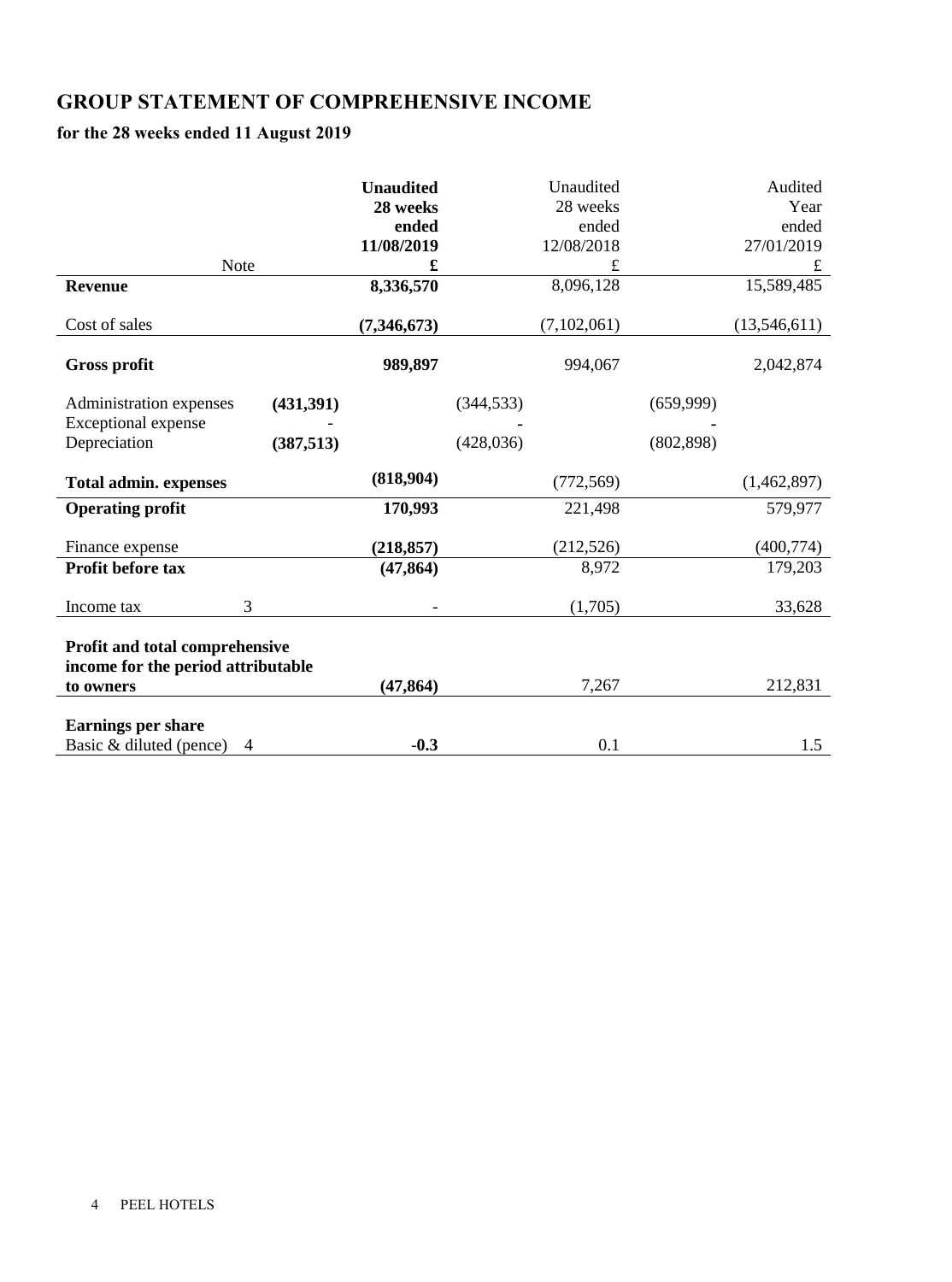# **GROUP STATEMENT OF CHANGES IN EQUITY**

# **for the 28 weeks ended 11 August 2019**

## **28 weeks ended 12 August 2018**

| $\cos \theta$ chucu 12 $\cos \theta$<br>Unaudited        | Share<br>Capital | Share<br>Premium<br>Account | Profit<br>and loss<br>account | Total      |
|----------------------------------------------------------|------------------|-----------------------------|-------------------------------|------------|
|                                                          | £                | £                           | £                             | $\pounds$  |
| Balance brought forward                                  |                  |                             |                               |            |
| at 29 January 2018                                       | 1,401,213        | 9,743,495                   | 11,931,115                    | 23,075,823 |
| Profit and total comprehensive                           |                  |                             |                               |            |
| income for the period                                    |                  |                             | 7,267                         | 7,267      |
| <b>Transactions with owners</b>                          |                  |                             |                               |            |
| Dividend                                                 |                  |                             |                               |            |
| Balance at 12 August 2018                                | 1,401,213        | 9,743,495                   | 13,938,382                    | 23,083,090 |
|                                                          |                  |                             |                               |            |
| 12 months ended 27 January 2019                          |                  |                             |                               |            |
|                                                          | Share            | Share<br>Premium            | Profit                        |            |
| Audited                                                  |                  | Account                     | and loss                      | Total      |
|                                                          | Capital<br>£     | £                           | account<br>£                  | $\pounds$  |
| Balance brought forward                                  |                  |                             |                               |            |
| at 29 January 2018                                       | 1,401,213        | 9,743,495                   | 11,931,115                    | 23,075,823 |
| Profit and total comprehensive                           |                  |                             |                               |            |
| income for the period                                    |                  |                             | 212,831                       | 212,831    |
| <b>Transactions with owners</b>                          |                  |                             |                               |            |
| Dividend                                                 |                  |                             |                               |            |
| Balance at 27 January 2019                               | 1,401,213        | 9,743,495                   | 12,143,946                    | 23,288,654 |
|                                                          |                  |                             |                               |            |
| 28 weeks ended 11 August 2019                            |                  |                             |                               |            |
|                                                          |                  | Share                       | Profit                        |            |
| Unaudited                                                | Share            | Premium                     | and loss                      |            |
|                                                          | Capital          | Account                     | account                       | Total      |
|                                                          | £                | £                           | £                             | $\pounds$  |
| Balance brought forward                                  |                  |                             |                               |            |
| at 28 January 2019                                       | 1,401,213        | 9,743,495                   | 12,143,946                    | 23,288,654 |
| Profit and total comprehensive                           |                  |                             |                               |            |
| income for the period<br><b>Transactions with owners</b> |                  |                             | (47, 864)                     | (47, 864)  |
| Dividend                                                 |                  |                             |                               |            |
| Balance at 11 August 2019                                | 1,401,213        | 9,743,495                   | 12,096,082                    | 23,240,790 |
|                                                          |                  |                             |                               |            |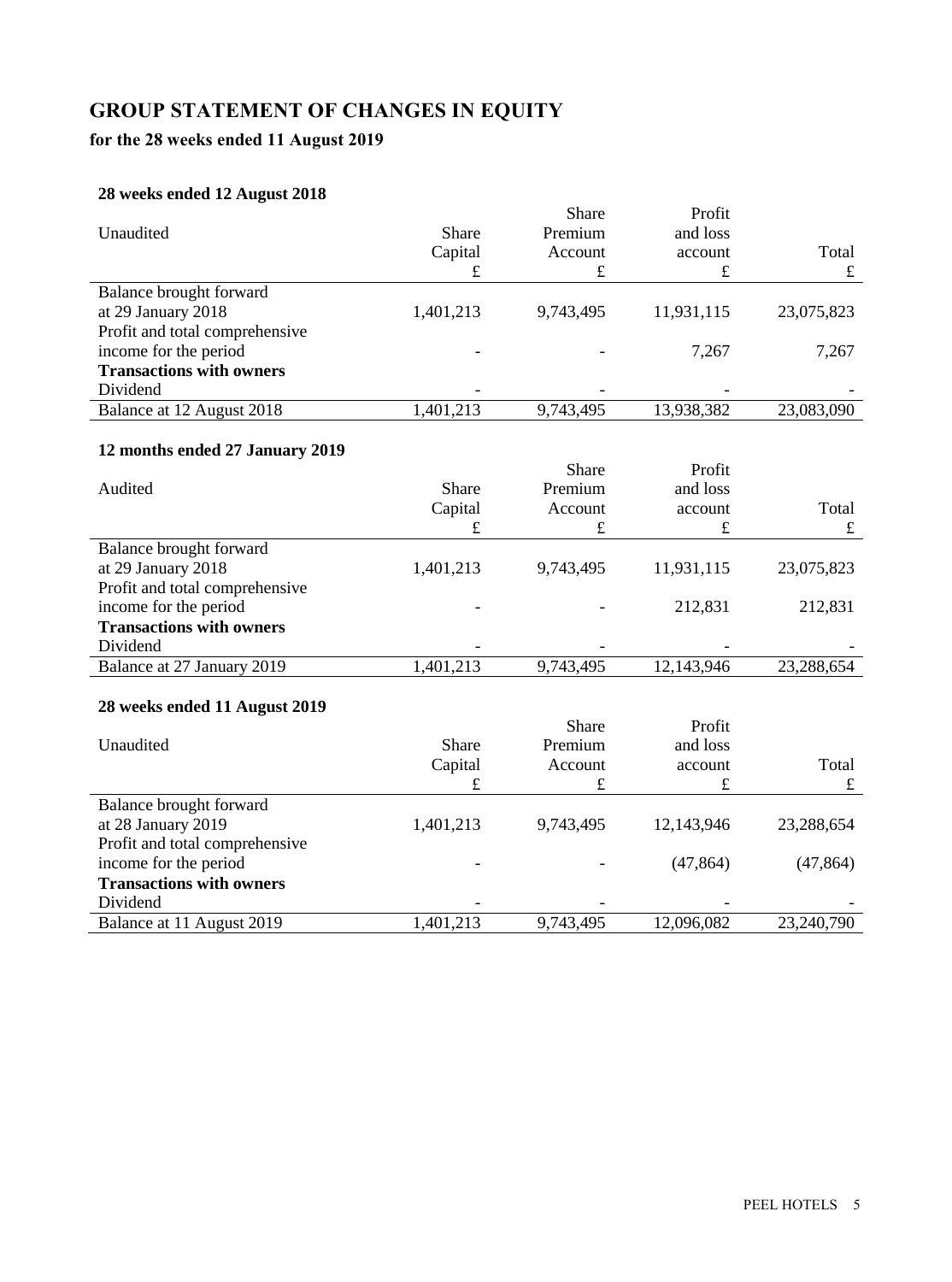## **GROUP BALANCE SHEET**

**at 11 August 2019**

|                                     | 11/08/2019       | 12/08/2018 | 27/01/2019 |
|-------------------------------------|------------------|------------|------------|
|                                     | <b>Unaudited</b> | Unaudited  | Audited    |
|                                     | £                | £          | $\pounds$  |
| <b>Assets</b>                       |                  |            |            |
| <b>Non-current assets</b>           |                  |            |            |
| Property, plant and equipment       | 33,643,029       | 33,830,224 | 33,764,910 |
| <b>Total non-current assets</b>     | 33,643,029       | 33,830,224 | 33,764,910 |
| <b>Current assets</b>               |                  |            |            |
| Inventories                         | 106,414          | 105,845    | 118,380    |
| Trade and other receivables         | 340,619          | 400,086    | 332,450    |
| Prepayments                         | 920,445          | 836,567    | 656,320    |
| Cash at bank and in hand            | 492,538          | 654,924    | 314,653    |
| <b>Total current assets</b>         | 1,860,016        | 1,997,422  | 1,421,803  |
| <b>Total assets</b>                 | 35,503,045       | 35,827,646 | 35,186,713 |
|                                     |                  |            |            |
| <b>Equity and liabilities</b>       |                  |            |            |
| Equity attributable to owners       |                  |            |            |
| Share capital                       | 1,401,213        | 1,401,213  | 1,401,213  |
| Share premium                       | 9,743,495        | 9,743,495  | 9,743,495  |
| Retained earnings                   | 12,096,082       | 11,938,382 | 12,143,946 |
|                                     |                  |            |            |
| <b>Total equity</b>                 | 23,240,790       | 23,083,090 | 23,288,654 |
| <b>Liabilities</b>                  |                  |            |            |
| Non-current                         |                  |            |            |
| Borrowings (due after one year)     |                  |            |            |
| Deferred tax liabilities            | 711,089          | 824,009    | 711,089    |
| <b>Non-current liabilities</b>      | 711,089          | 824,009    | 711,089    |
| <b>Current</b>                      |                  |            |            |
| Trade and other payables            | 2,464,160        | 2,333,394  | 1,873,799  |
| Borrowings (due within one year)    | 9,058,539        | 9,514,534  | 9,284,844  |
| Current tax liabilities             | 28,467           | 72,619     | 28,327     |
| <b>Current liabilities</b>          | 11,551,166       | 11,920,547 | 11,186,970 |
| <b>Total liabilities and equity</b> | 35,503,045       | 35,827,646 | 35,186,713 |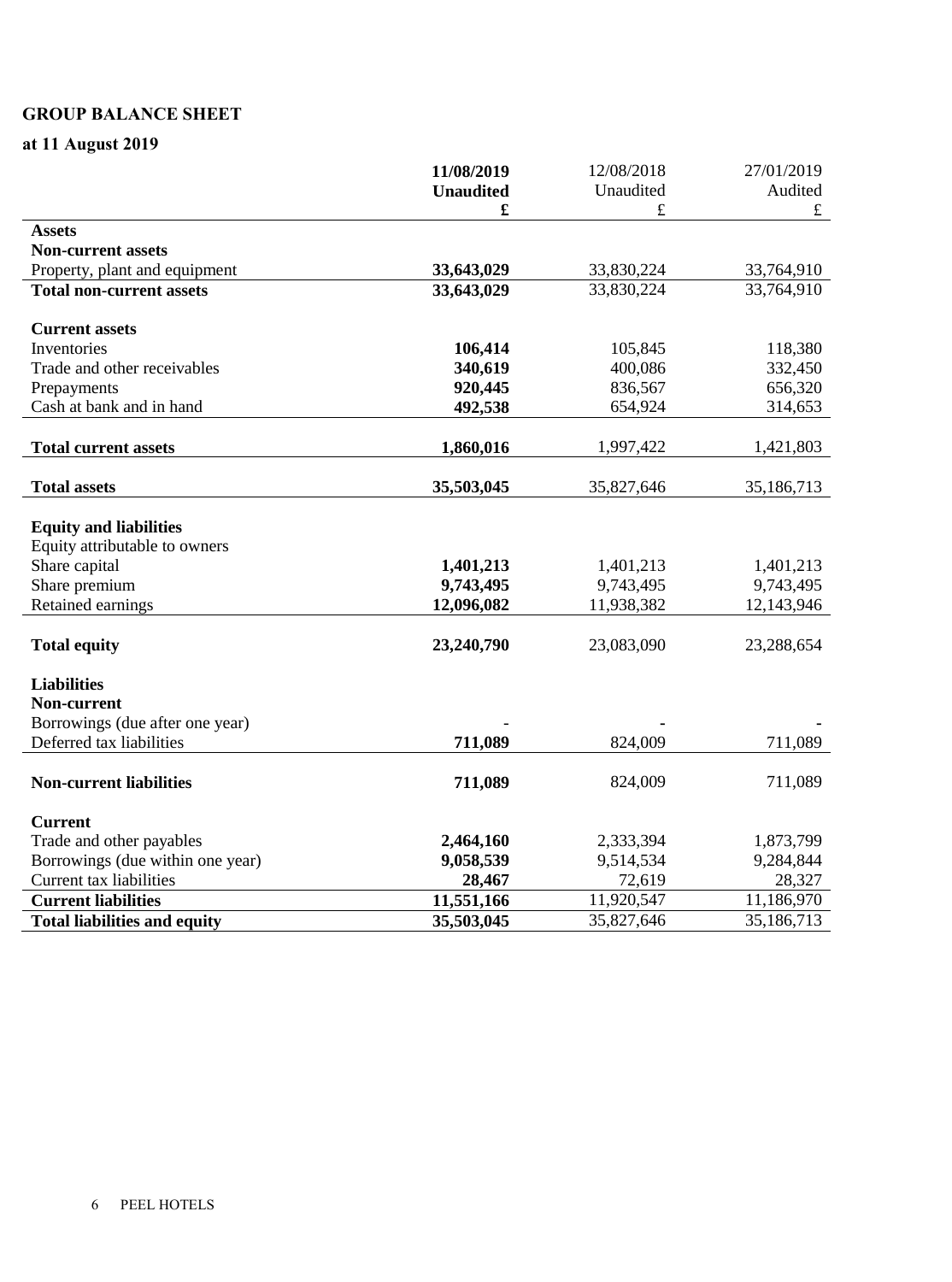# **GROUP CASH FLOW STATEMENT**

## **for the 28 weeks ended 11 August 2019**

|                                                    | <b>Unaudited</b> | Unaudited  | Audited    |
|----------------------------------------------------|------------------|------------|------------|
|                                                    | 28 weeks         | 28 weeks   | Year       |
|                                                    | ended            | ended      | ended      |
|                                                    | 11/08/2019       | 12/08/2018 | 27/01/2019 |
|                                                    | £                | £          | $\pounds$  |
| <b>Cash flows from operating activities</b>        |                  |            |            |
| Profit for the period                              | (47, 864)        | 7,267      | 212,831    |
|                                                    |                  |            |            |
| Adjustment for:                                    |                  |            |            |
| Finance expense                                    | 218,857          | 212,526    | 400,774    |
| Income tax expense                                 | 0                | 1,705      | (33, 628)  |
| Depreciation                                       | 387,513          | 428,036    | 802,898    |
|                                                    |                  |            |            |
| Cash flows before changes in working capital       |                  |            |            |
| and provisions                                     | 558,506          | 649,534    | 1,382,875  |
|                                                    |                  |            |            |
| UK corporation tax paid                            | 140              |            | (121, 878) |
| (Increase)/decrease in trade and other receivables | (272, 294)       | (391, 595) | (143,712)  |
| (Decrease)/ increase in trade and other payables   | 577,825          | (317,591)  | (764, 023) |
| Decrease/(increase) in inventories                 | 11,966           | 3,426      | (9,109)    |
| Net cash from operating activities                 | 876,143          | (56, 226)  | 344,153    |
|                                                    |                  |            |            |
| <b>Cash flows from investing activities</b>        |                  |            |            |
| Acquisition of property, plant and equipment       | (265, 633)       | (151, 885) | (461, 433) |
| Net cash outflow from investing activities         | (265, 633)       | (151, 885) | (461, 433) |
|                                                    |                  |            |            |
| <b>Cash flows from financing activities</b>        |                  |            |            |
| Interest paid                                      | (182, 625)       | (174, 242) | (355, 344) |
| New Loan                                           |                  |            |            |
| Loan repayments                                    | (250,000)        | (250,000)  | (500,000)  |
| Net cash outflow from financing activities         | (432, 625)       | (424, 242) | (855, 344) |
|                                                    |                  |            |            |
| Net Increase/(decrease) in cash                    |                  |            |            |
| and cash equivalents                               | 177,885          | (632, 353) | (972, 624) |
|                                                    |                  |            |            |
| Cash and cash equivalents at the                   |                  |            |            |
| beginning of the period                            | 314,653          | 1,287,277  | 1,287,277  |
|                                                    |                  |            |            |
| Cash and cash equivalents at the                   |                  |            |            |
| end of the period                                  | 492,538          | 654,924    | 314,653    |
|                                                    |                  |            |            |
| For the purposes of the cash flow statement, cash  |                  |            |            |
| and cash equivalents comprise:                     |                  |            |            |
|                                                    |                  |            |            |
| Cash and bank balances                             | 492,538          | 654,924    | 314,653    |